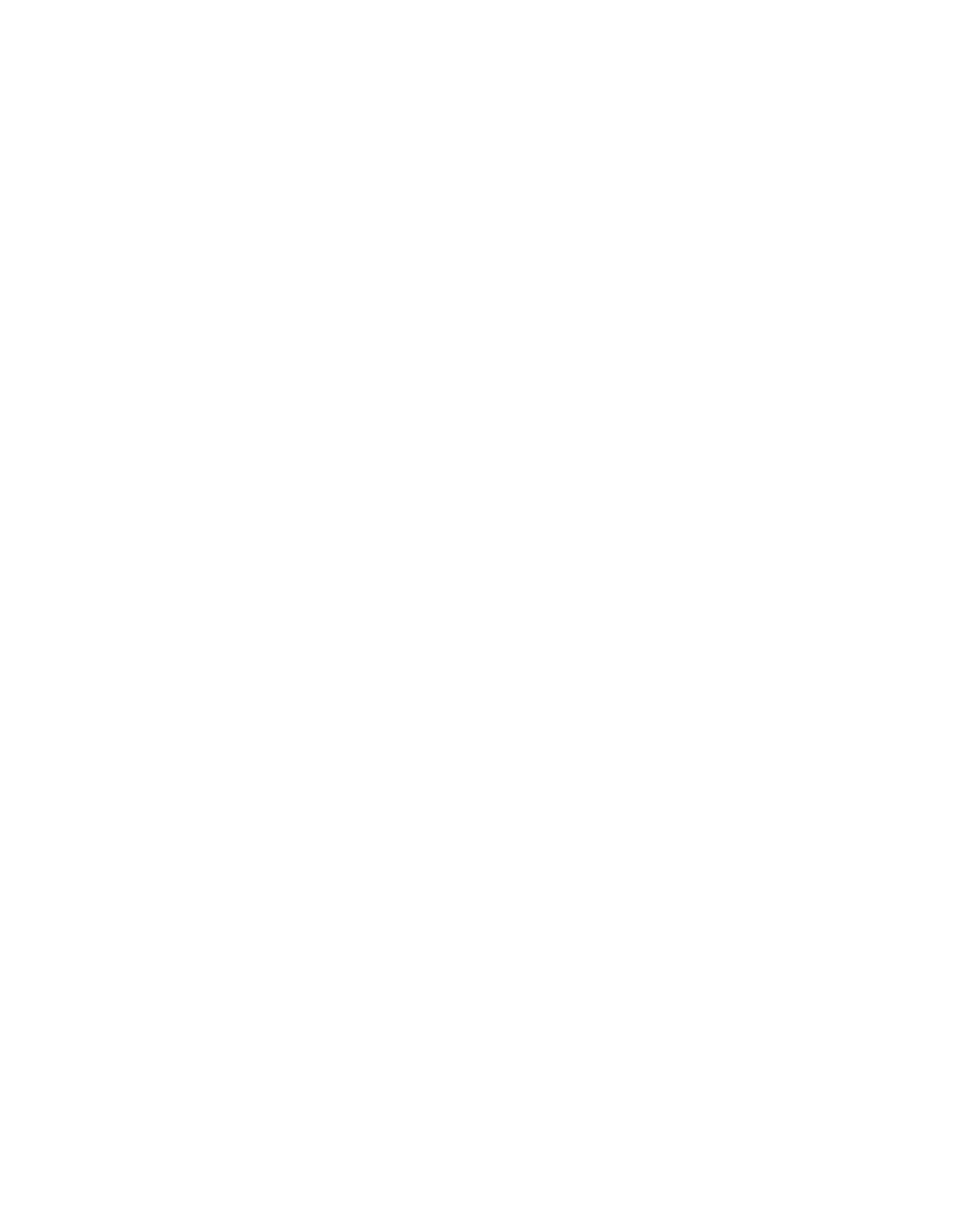**Charles D. Baker** Governor

**Karyn Polito** Lieutenant Governor



**Marylou Sudders** Secretary

Monica Bharel, MD, MPH Commissioner

# **Massachusetts Department of Public Health Annual Family Support Plan**

**A Plan to Support to Individuals with Disabilities and** 

**Their Families - Fiscal Year 2016**

**August 2015**



Massachusetts Department of Public Health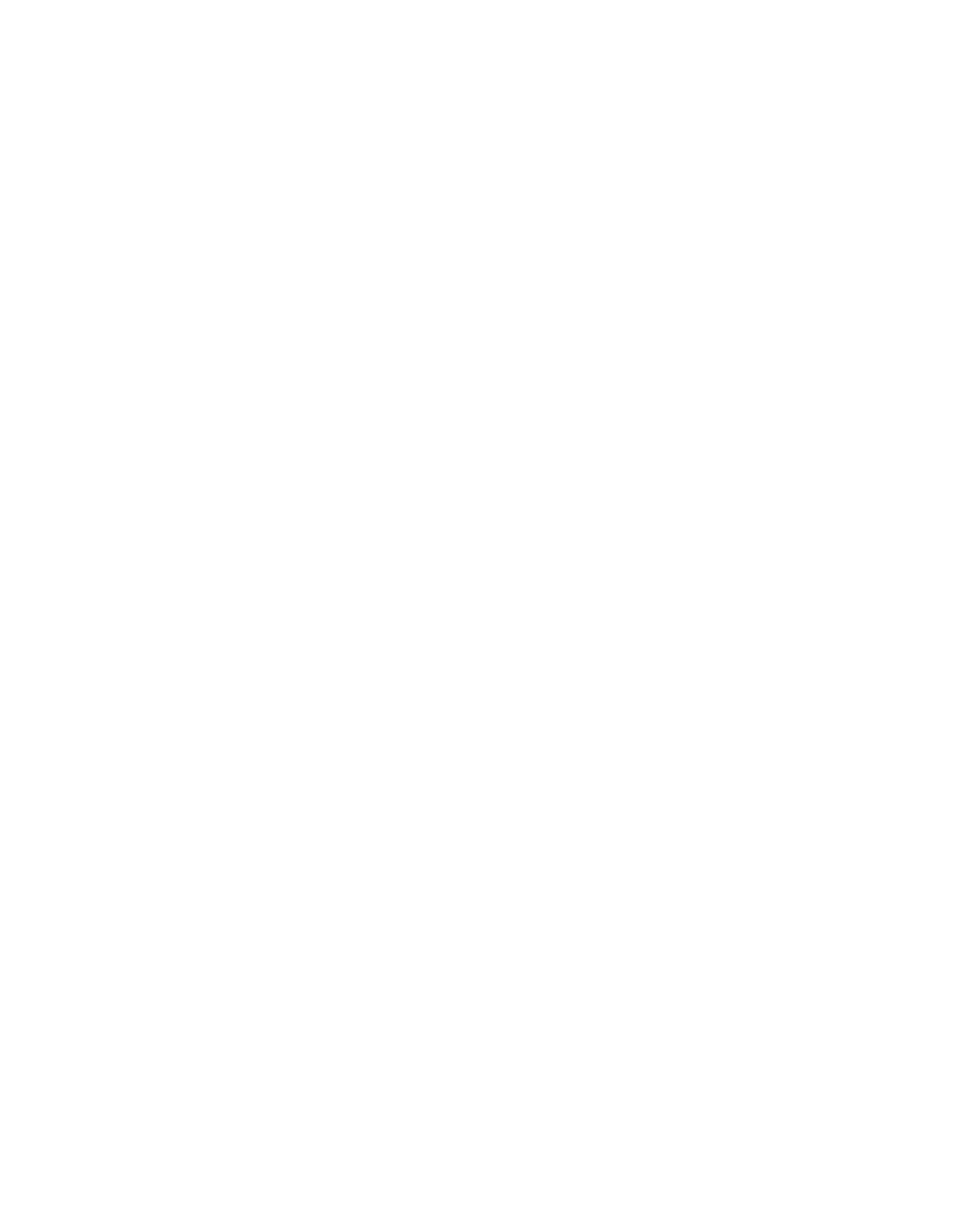

#### **Massachusetts Department of Public Health Annual Family Support Plan - Fiscal Year 2016**

# *Background*

The Massachusetts Department of Public Health (DPH) promotes public health to the broad range of individuals living in the Commonwealth. DPH programs, services and educational initiatives are designed to prevent disease and disability and reduce the impact on individuals and society of preventable health conditions and secondary effects.

Within DPH, the Bureau of Family Health and Nutrition (BFHN), houses many programs serving children and youth and their families including the Massachusetts Maternal & Child Health (MCH) Title V Division for Children & Youth with Special Health Needs (DCYSHN). The DCYSHN provides services and supports to children & youth with disabilities and their families and was given the responsibility of developing the DPH Family Support Plan as mandated by **Chapter 171 of the Acts of 2002: An Act Providing Support to Individuals With Disabilities and Their Families**. In 2003, the Bureau began the process of examining existing programs to assess their level of meaningful family involvement soliciting family/consumer input to identify ideas about how programs and services could become more responsive and provide more flexible supports. This work, which is on-going, was entirely consistent with the Title V philosophy of meaningful and sustained family involvement in all aspects of policy development and program planning.

# **Overview of Family Support**

DPH has a long standing commitment to effective, collaborative partnerships with families and works to ensure that programming is responsive to needs identified by families/consumers. To ensure that this commitment is realized, DPH employs a broad based definition and multi-faceted approach to Family Support, starting from a commitment to Family-Centered Care, a core component of maternal and child health which is defined by the Maternal and Child Bureau as:

*"Family-Centered Care assures the health and well-being of children and their families through a respectful family-professional partnership. It honors the strengths, cultures, traditions and expertise that everyone brings to this relationship. Family-Centered Care is the standard of practice which results in high quality services."* MCHB 2005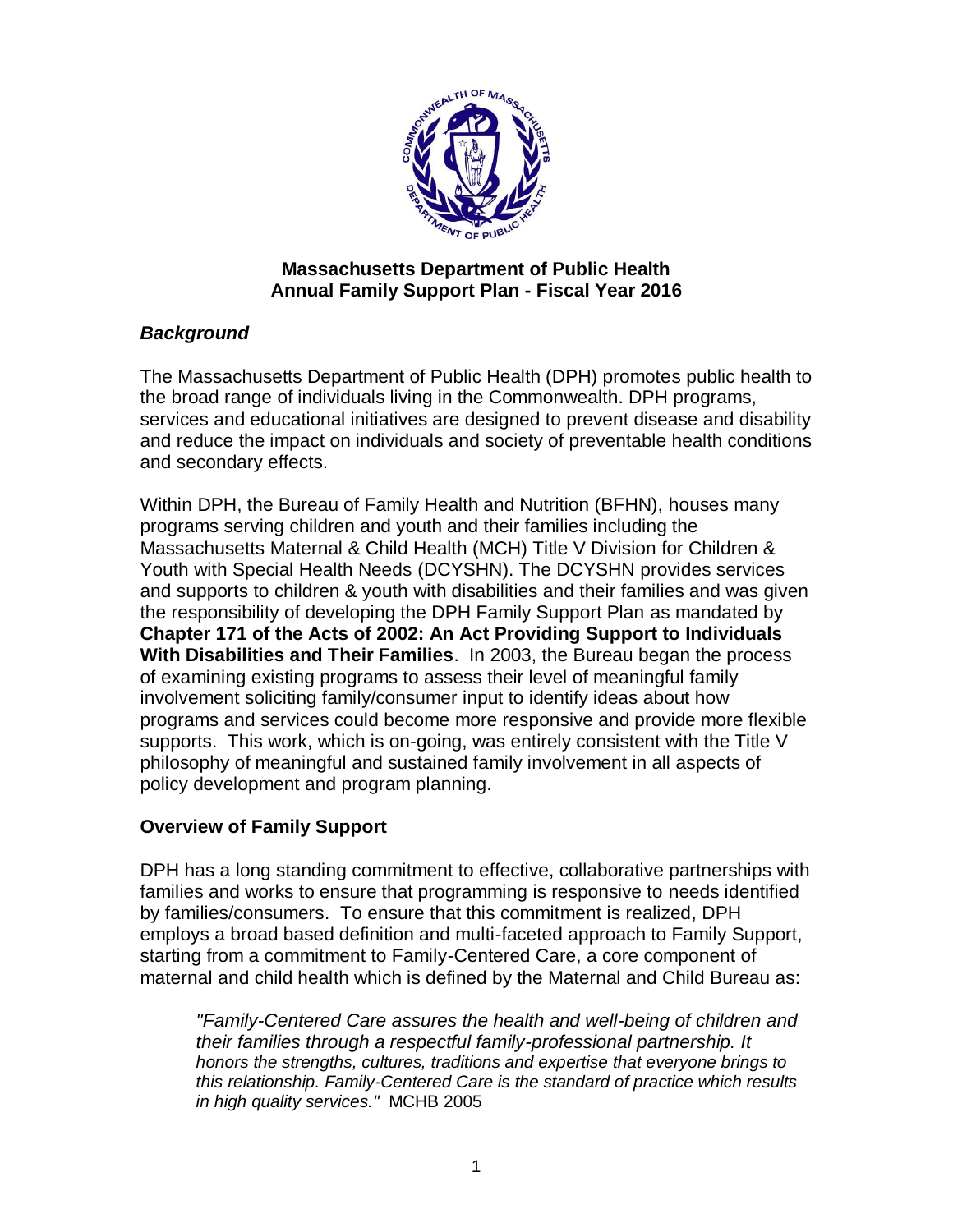In addition, DPH provides a variety of flexible family-identified supports, ranging from a small amount of funding that individual families can use as needed, to skill building opportunities that assist families to become confident, well-informed, active partners in their children's health. DPH programs provide information and referral to resources to assist families in the care of their children with special health needs as well as opportunities for family to family support and networking, recreational activities and assistance with accessing community resources.

At DPH, Family Support activities are primarily housed within the Divisions of Early Intervention (EI) and Children & Youth with Special Health Needs (CYSHN) and are overseen by the Director, Office of Family Initiatives, (OFI) which is a senior management position within BFHN. The Director's responsibilities include:

- Ensuring that all staff are aware of, receive information about and know how to work in partnership with families;
- Ensuring that all Bureau initiatives include families/consumers in planning and monitoring activities;
- Developing new and ongoing opportunities for family involvement;
- **Providing training, mentoring, financial and other supports to families** partnering in planning, policy making and program implementation;
- **If Identifying and sharing emerging issues for CYSHN and their families;**
- Representing BFHN and its commitment to family-centered services in interagency initiatives;
- Representing BFHN and its commitment to family-centered services with other organizations on the state and national level; and
- **Providing the "family voice", both personally and via inclusion of other family** members and family organizations, in Bureau and Department activities

## *Process for obtaining "substantial consultation" from families regarding flexible support needs*

Substantial consultation to inform the DPH, Family Support plan for FY16, was gathered in a variety of ways. As a program funded by the MCHB Block Grant, the Title V program is mandated to conduct a comprehensive, state-wide Needs Assessment every five years. Most consultation for the FY16 Family Support Plan was gathered through this Needs Assessment process which consisted of multiple focus groups and an on-line survey. 569 families of children & youth with special health needs completed the survey which was available in English and Spanish. (Attached) In addition, five focus groups, two in English, two in Spanish and one in Vietnamese were conducted. 900 families attending the annual Federation for Children with Special Needs conference in March 2015 were offered the opportunity to complete the survey on-line on or paper. Links to the survey were disseminated broadly to stakeholders and organizations serving families of CYSHN. OFI staff met families at regional and local meetings, support groups and outreach events asking for their input. As parents of CYSHN themselves, they advise OFI as to; "where the families are, and how they access and give information," which informs distribution strategies. For FY16, the Needs Assessment survey was available on-line, mailed with a self-addressed stamped return envelope to 200 families and administered over the phone to families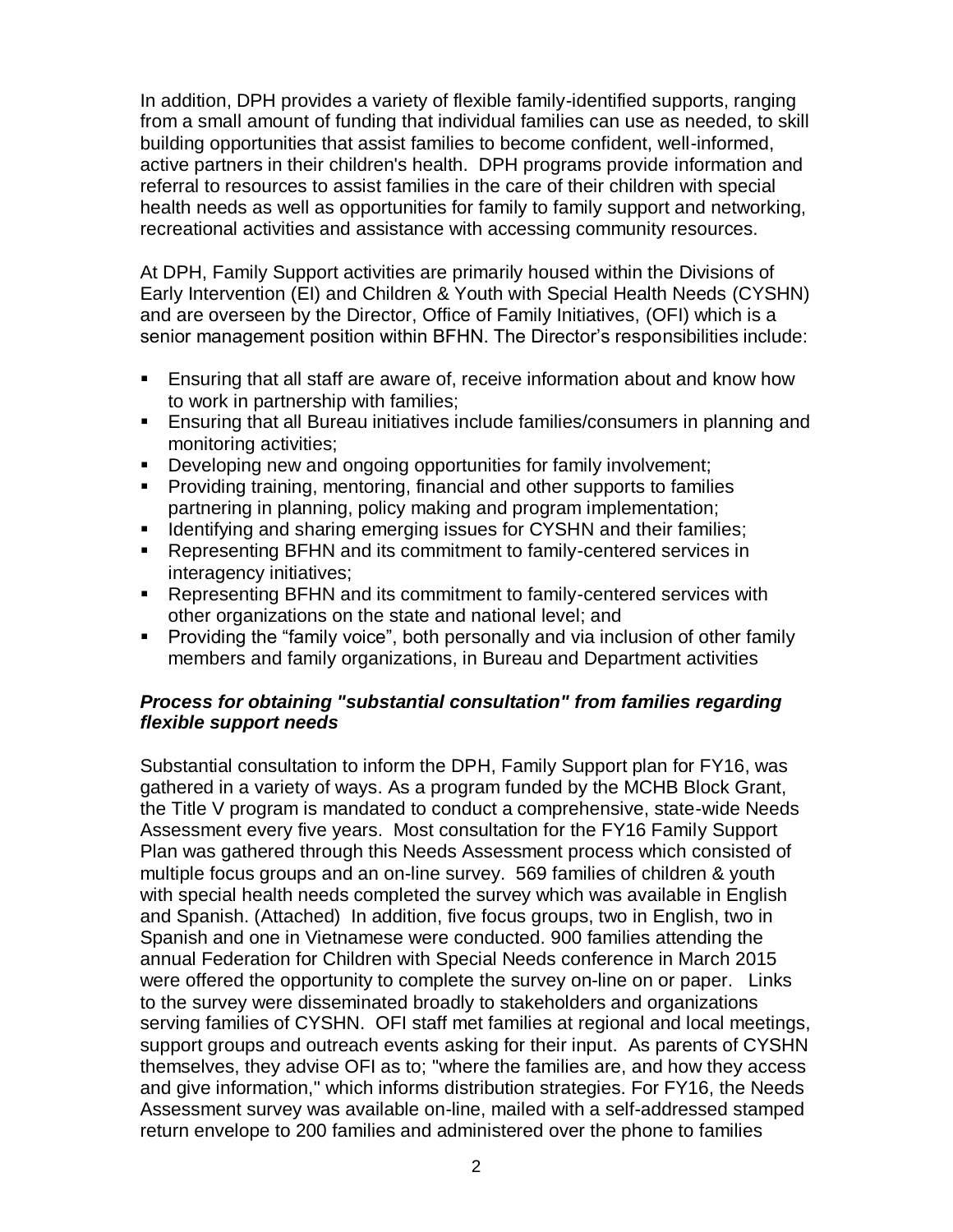calling our toll free lines. Other DCYSHN program staff include questions about services and supports in their regular contacts with families and in their individual program evaluation efforts. The methodology outlined above ensures that consultation reflects the geographic, linguistic, ethnic, cultural and socioeconomic diversity of the state. Families were provided with a list of all DCYSHN programs and asked about their knowledge of these programs, their health care and health related needs and whether services and supports are delivered in a family-centered, family-directed way. They were also asked whether or not their children received care in a Medical Home, if they received information and support for health related transition, how they got information about community resources and parent-to-parent support opportunities and if they had made any preparations or wanted help in preparing for emergency situations. In addition, survey respondents rated their interest in a number of core public health issues.

66% of families said they had not heard of the Medical Home approach to care and 45% said their children did not receive care that met the definition provided. Disparities between white, non-Hispanic and Hispanic responders were pronounced, as illustrated by comments such as:

# *"I didn't know it was okay to ask questions or not agree with my child's doctor." "How can I get care like this for my family?"*

#### *"Where do I even find providers who speak my language and understand my culture?"*

#### *"Should my health care provider be helping me to find community resources?"*

Another area where respondents identified gaps and needs was in planning for transition from the pediatric to adult health care system and in receiving support to assist their CYSHN to learn and practice, as developmentally appropriate, health self-management skills

#### *"It's like you need a treasure map to FIND these services. None of the providers we worked with knew about them."*

*"I hear about programs or resources ONLY through other parents. I am ashamed to say that no doctor, social worker in our hospital, of which we spend a lot of time in has EVER suggested any type of resource."*

*"Our son is 24 years old and still seeing his pediatrician."* 

*"Without me being present, our son's medical needs would not be met. He has not learned how to ask or answer question. There should be a program that helps young adults learn these skills."*

An on-going theme that emerges from the substantial consultation activities is that children and families may need or receive services from multiple agencies. Trying to parse out their health-related needs from many others can be difficult and leads families to request better communication and coordination among service providers as well as the need to look at the whole child and family when planning services and supports.

As the recent recipient of a 3 year Maternal & Child Health Bureau Systems Integration Grant, the Department of Public Health is working to address this oftstated request for coordination and integration. As part of the grant, DPH has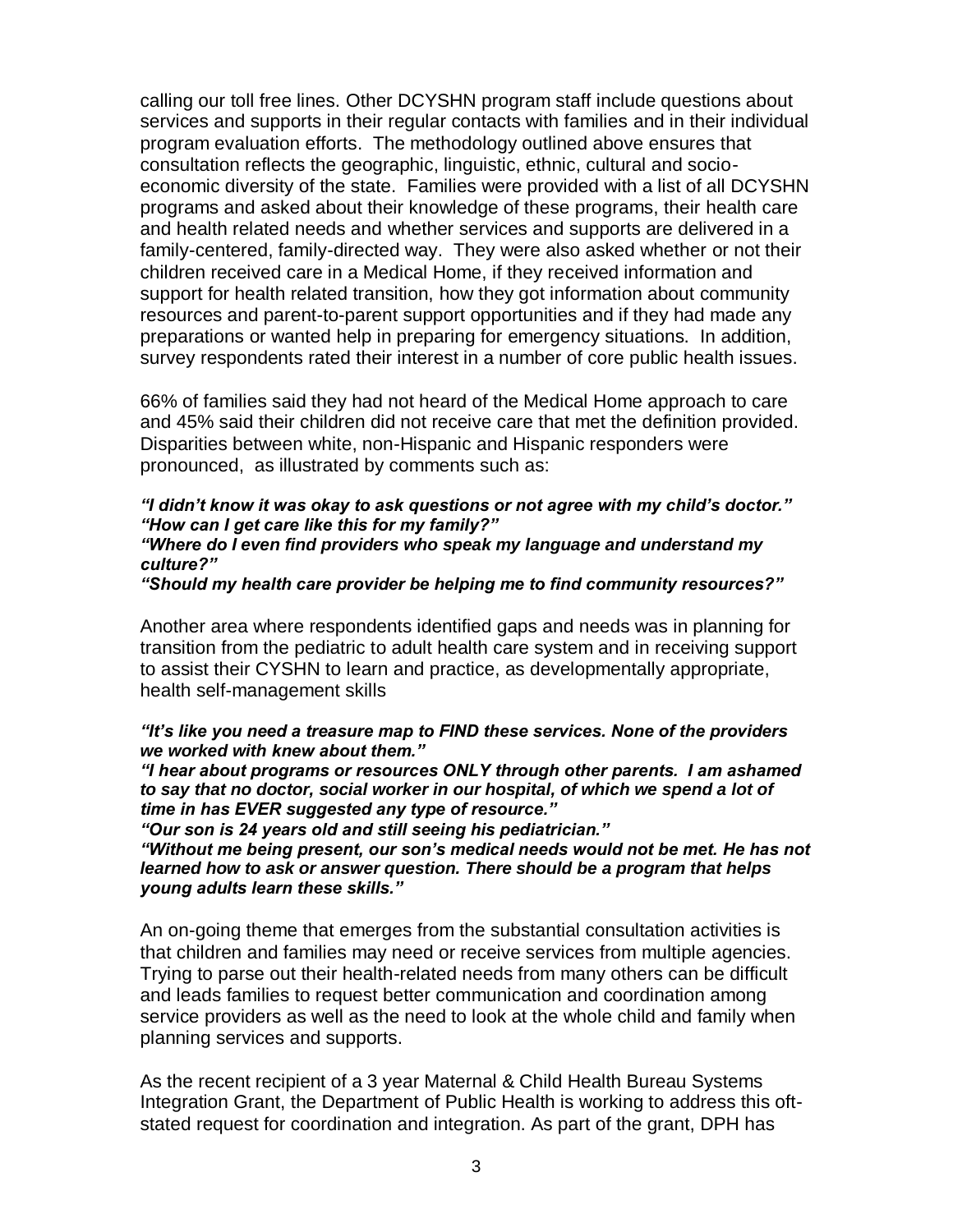brought together a Steering Committee of stakeholders from a number of agencies and organizations to assist in making the system of care more coordinated and responsive. All members share information about family needs to identify and address integration opportunities.

## *Focus Areas*

In response to the information obtained through substantial consultation, DPH will focus the FY16 Chapter 171 activities in two main areas: increasing knowledge of and access to care within a Medical Home, and supporting families, youth and providers around transition to adult health care, including acquisition of self-management skills. The two goals align with both our Systems Integration Grant aims and Maternal and Child Health Block Grant performance measures to:

- *Increase the % of children with and without special health care needs who receive services necessary to make transitions to adult health care.*
- *Increase the % of children with and without special health care needs having a medical home.*

Specific activities designed to raise awareness of and promote care within a Medical Home will be:

- *Development of a Medical Home website which will have information, links and resources for families and providers*
- *Inclusion of Medical Home Family Fact Sheets in Parent Information Packets distributed by the Universal Newborn Hearing Screening Program.*
- *Incorporation of information about the medical home approach to care by Family TIES in all their presentations and include Medical Home Family Fact sheets available in 6 languages in packets sent to callers.*
- *Targeting and strengthening relationships with CBOs that serve Spanish speaking families and share information about the medical home approach to care.*

Transition related activities planned for FY 16 include:

- *Developing stronger relationships with all DPH youth serving programs to ensure that the needs of CYSHN are represented*
- *Targeting Specialty Service Clinics at tertiary hospitals and sharing transition resources, parent and youth tip sheets and information about changes in public benefits and insurance when children become 18*
- *Identifying two to three youth with special health needs who will create digital stories that highlight transition issues, resources and successes.*

# **Family Empowerment and Family Leadership Development Activities**

*Current and On-going Activities:*

At DPH, family empowerment and family leadership activities are integrated and are offered in the following ways: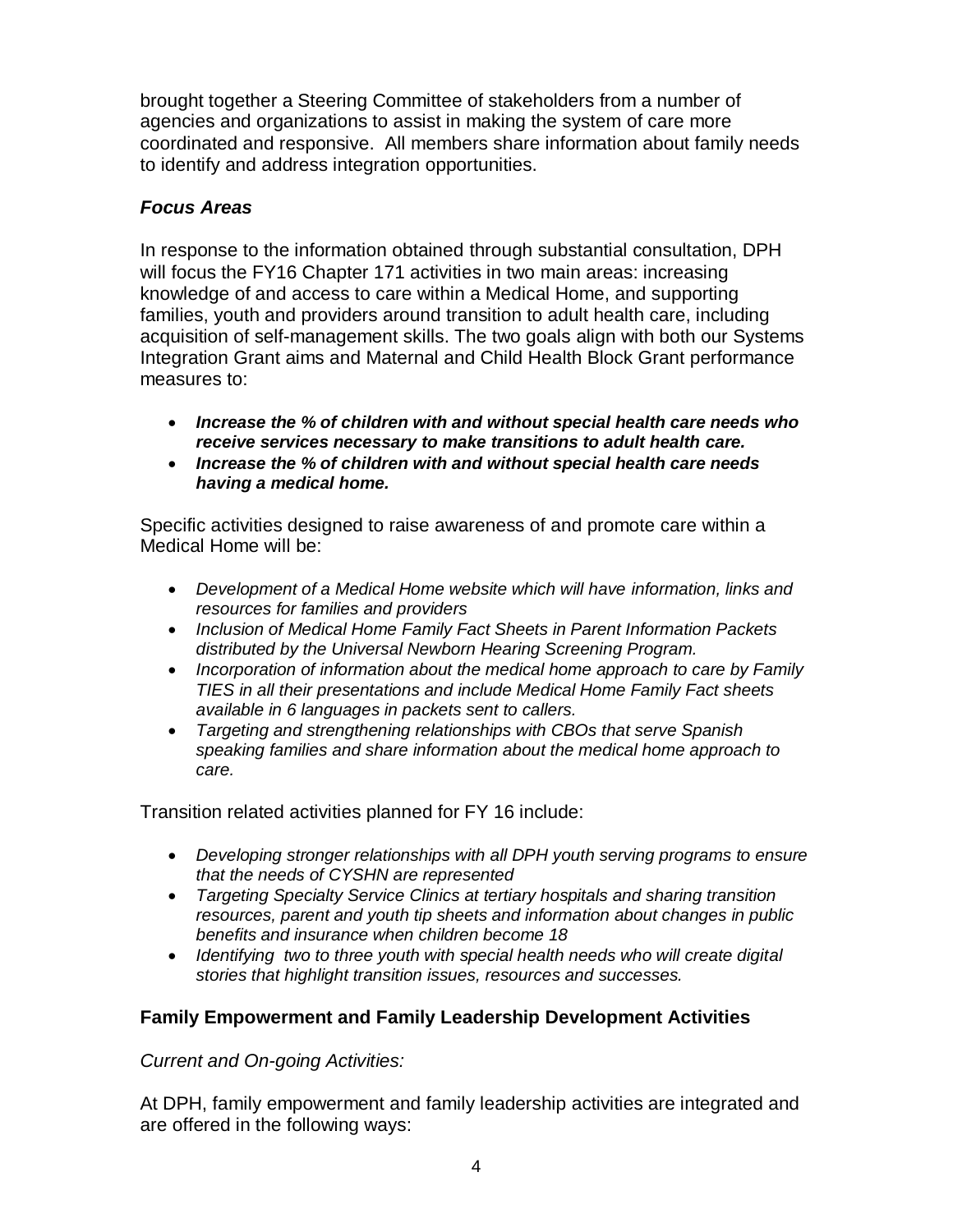- **Participation in policy development, program planning, implementation and** evaluation coupled with skill building opportunities that assist families/consumers to comfortably and effectively participate.
- **Participation in the MCH Block Grant process, from needs assessment to** priority setting, to implementation.
- The Early Intervention Parent Leadership Project (EIPLP). This parent designed and staffed project reaches families whose children are enrolled in EI offering skill building for leadership and lifelong advocacy skills development. Through the EIPLP, DPH offers a variety of opportunities that assist families to take on roles across the early childhood and special health needs systems of care. Parents are encouraged and supported to partner with their own EI programs, at regional early childhood events; on the state level as advisors to the DPH; as members of the federally mandated Interagency Coordinating Council (ICC) and nationally to share information about Massachusetts and to learn and bring home information from other states about ways that families can impact and help define services systems.
- Family TIES (Together in Enhancing Support), a program of the Federation for Children with Special Needs, funded by and in collaboration with DPH is the statewide Information and Referral network for families of CYSHCN and their providers. Family TIES staff, all of whom are all parents of children with special health needs, are located in each of the DPH regional offices which give them familiarity with local resources. Family TIES also serves as the Massachusetts Parent-to-Parent program, an affiliate of P2P USA, connecting families with similar life circumstances and as the Early Intervention Central Directory. Families who access services from Family TIES are offered opportunities to become advisors to DPH and to take on roles within DPH programs and other public policy venues. Training, mentoring and financial support is available to these families.
- **Family Leadership Training Institute run for the second time in 2015, the** Institute offered 12 emerging family leaders a more intensive opportunity to grow skills that support them to participate in systems change activities.
- Care Coordinators, Community Support Line and Family TIES staff guide families through service systems and support them to learn about and share information on public programs, eligibility requirements and "who to call."
- Collaboration with other family organizations such as the Federation for Children with Special Needs, Mass Family to Family Health Information Center , PPAL and Mass Families Organizing for Change to share training and skill building opportunities.
- Contracts with Community Health Centers and community-based primary care practices to implement Medical Home activities. A requirement of each contract is the establishment of Practice Improvement Teams that include family members who receive training and support and a stipend for their participation.
- Families are regularly surveyed about support needs and training needs and best uses of flexible funds through the Office of Family Initiatives, Community Support, Care Coordination and Regional Consultation Programs. These programs also provide training and skill building opportunities for families to grow their leadership and advocacy skills.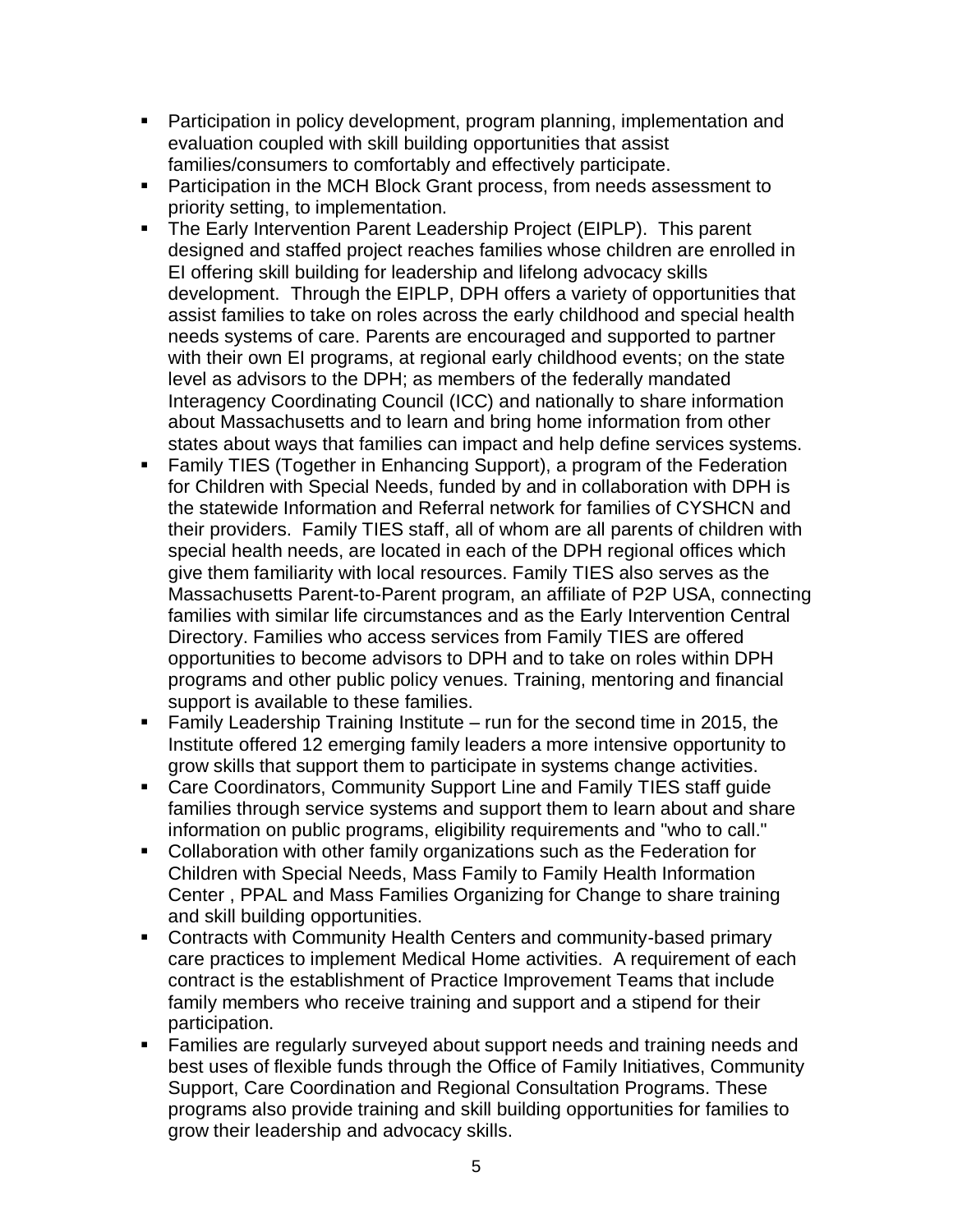#### *New Initiatives:*

- Build on past and existing initiatives to promote the Medical Home approach to care – a coordinated, comprehensive, accessible system of care that meets the health care and related needs of children and families. Share information, resources and training opportunities with families, community based organizations and health care providers.
- Survey Primary Care Pediatricians to assess their knowledge of Title V resources and how often they refer to the program.
- Run another session of the Family Leadership Training Institute and target families from diverse communities as trainees.

## **Family Support Resources and Funding**

#### *Current and On-Going Activities:*

Family support activities continue to focus on skill building and leadership development at the community level, production and dissemination of informational materials, assistance in forming local support groups and expansion of the statewide Parent-to-Parent program. This program trains volunteer parents to offer telephone support to families with similar life experiences. This year, 94 Parent-to Parent matches have been made. *"Listen and Learn"* the training program for mentor parents is available in Chinese, Vietnamese, Haitian Creole, Portuguese and Spanish. Currently there are 315 trained support parents. DCYSHN direct service staff provide information about and referral to resources, public benefits and navigating the health care system. In response to an informational need articulated by families providing substantial consultation to the Chapter 171 Plan, a brochure, "**A Bridge to Adult Health Coverage and Financial Benefits"**(Attached) was developed, which explains changes in public benefits at age 18...

When families need information and support from other agencies, staff assist them to identify which agency would have primary responsibility for their presenting issue and facilitate connections with these agencies.

BFHN maintains a toll free Community Support Line available to families of CYSHN and their providers. In FY 15, the Line received 861 calls of which 423 were from families. Social workers on the line offer information about state wide resources, public benefits, and other DPH programs and make referrals to Care Coordination for eligible families. An additional toll free line staffed by Family TIES Parent Coordinators provides information about local and community resources and responded to over 4000 calls from families in FY 15.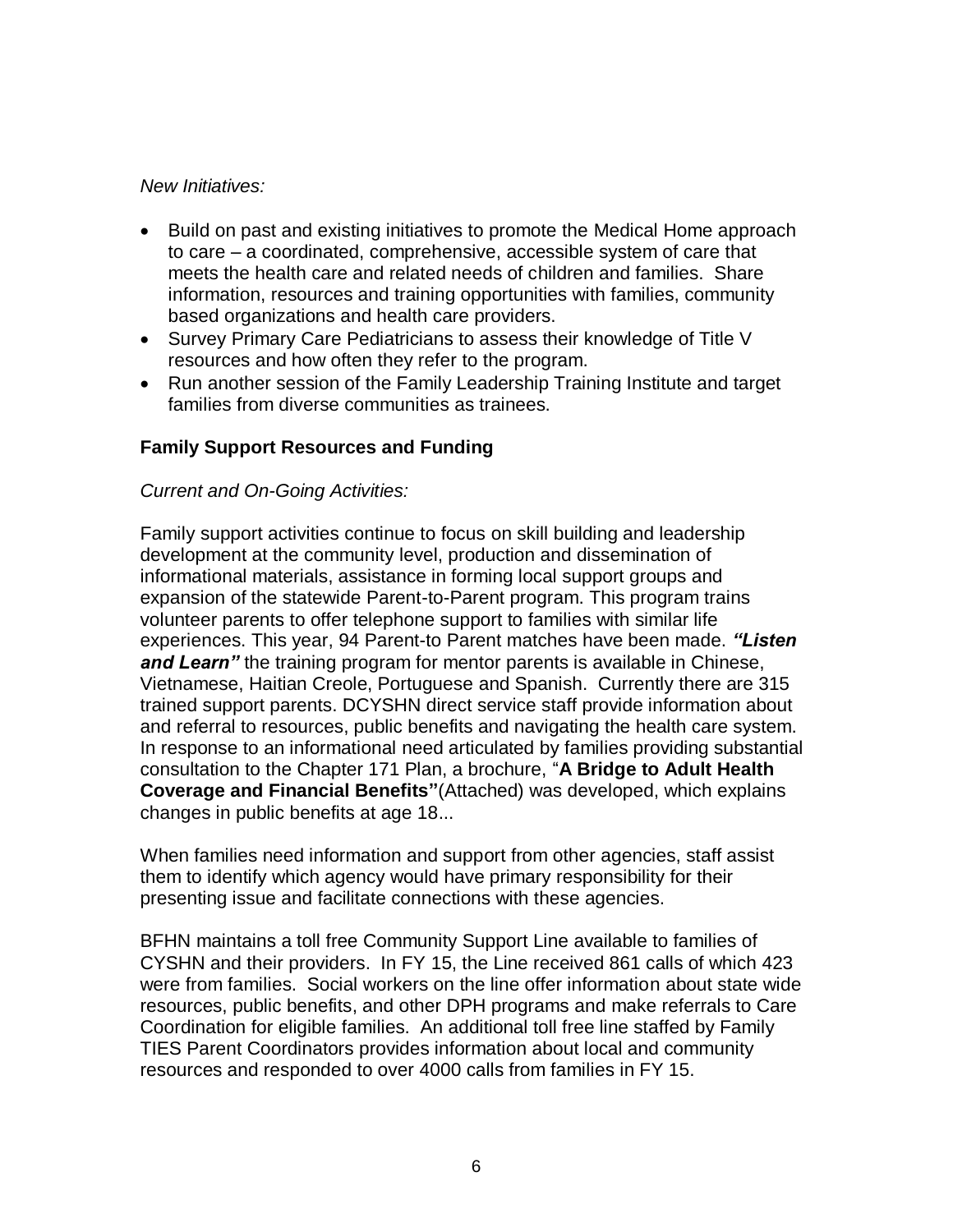#### **Medical Home**

DCYSHN continues to promote the spread of Medical Home at the community level. With the conclusion of the CHIPRA project (Children's Health Insurance Program Reauthorization Act) DPH Care Coordinators who had been placed in the13 CHIPRA practices have returned to the DPH regional offices. They work with eligible families in the families' communities, schools and health care settings. The DPH Medical Home Facilitator offers training and support to pediatric practices and their family partners striving to increase their ability to provide a medical home. Currently 25 family members serve as Family Partners.

#### **Mental Health**

Project Launch - utilizes a team of professional and parent partners to embed understanding of early childhood mental health into Medical Homes. BFHN maintains a focus on social emotional well-being internally as a MCH Block Grant priority, through the MECCS (Massachusetts Early Childhood Comprehensive Systems Project) and EI services. Work includes cross agency efforts to build capacity at the community level within child care programs and at state and community agencies to support children with behavioral health needs and their families.

## **Down syndrome**

In accordance with Chapter 126 of the Acts of 2012, which named DPH to provide families receiving a pre or post-natal diagnosis of Down syndrome, "upto-date evidence-based, information for providers and families.," DCYSHN continues to work in collaboration the Mass Down Syndrome Congress to monitor and update the website of resources: [www.mass.gov/dph/downsyndrome](http://www.mass.gov/dph/downsyndrome)

# **Early Intervention**

Family support initiatives are provided by six statewide Early Intervention Regional Consultation Programs (RCPs). In FY 15, \$268,039.45 was allocated for respite and family support. To date, 580 requests for respite have been approved. RCP staff provides training and on-site consultation to center-based and family child care programs and to public preschools to support the inclusion of children, 0-5 with complex medical needs. The Early Intervention Parent Leadership Project collaborates with the RCPs to provide socialization and networking opportunities for families whose children have complex medical needs. In FY 15, the state-wide Early Intervention system was re-procured. Family members served on each review team to share their perspective.

# **Other DCYSHN Programs**

MASSTART (Massachusetts Technology Assistance Resource Team) - DPH contracts with agencies across the state to provide consultation to school personnel and families to support the inclusion of children assisted by medical technology in public schools.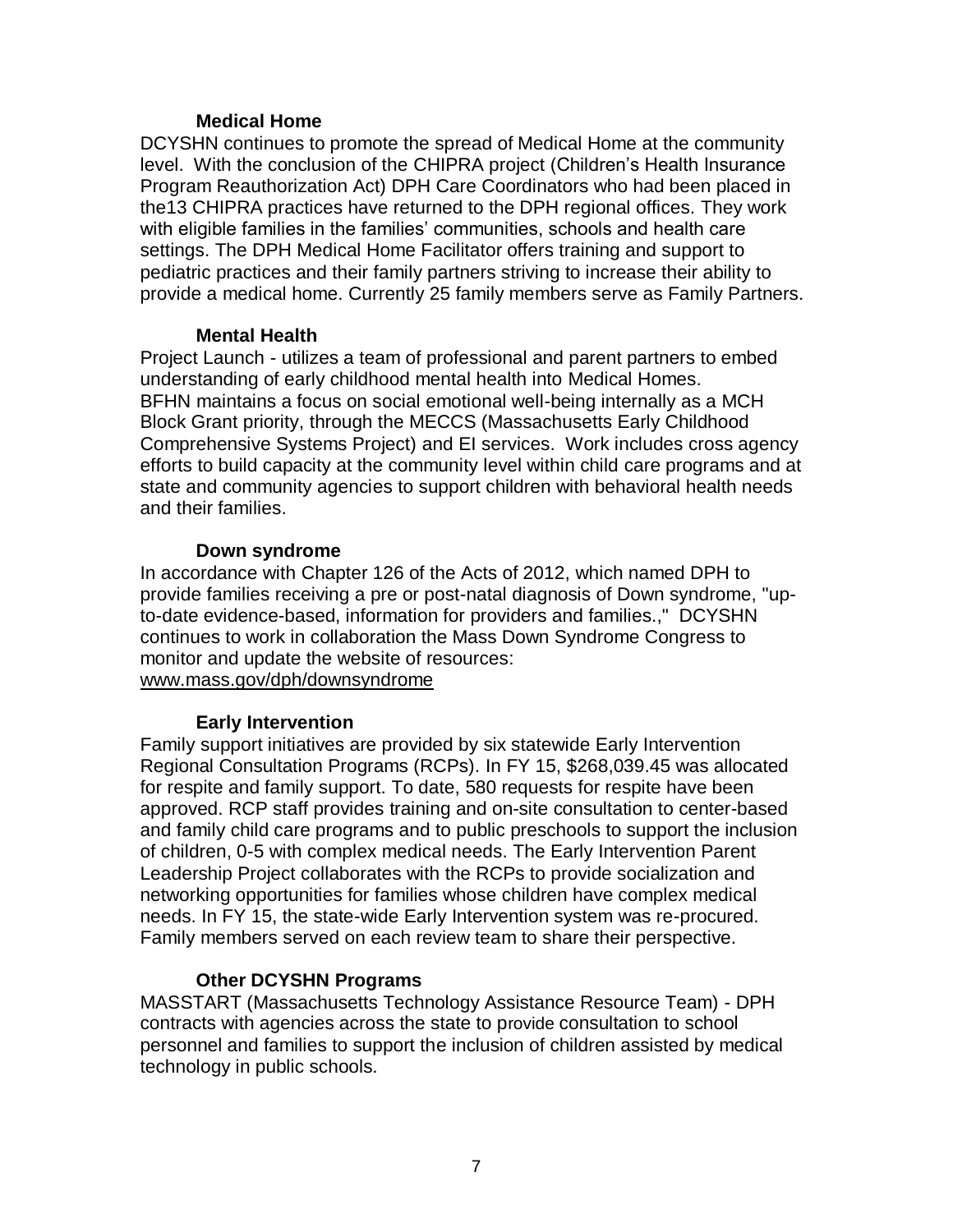MassCARE (Massachusetts Community AIDS Resource Enhancement) provides medical, care coordination and family & youth supports and training to individuals living with or affected by HIV-Aids.

The Universal Newborn Hearing Screening Program (UNHS) provided support and information to 2228 families whose children either did not pass or missed their initial hearing screening. Of 157 infants diagnosed with hearing loss, 120 or 76.4% of them were enrolled in Early Intervention.

An MOU (Memorandum of Understanding) allows DPH to connect families to the Mass Commission for the Deaf and Hard of Hearing (MCDHH) which is able to provide additional supports. The UNHS Program employs a parent of a young child with hearing loss as a parent consultant. This consultant makes personal contact with every family whose child receives a diagnosis of hearing loss to offer family-to-family support and information about community and statewide resources. In FY15, 95,050 brochures in multiple languages, as well as 358 English and 49 Spanish Parent Information Kits were distributed to families and providers.

The UNHS Program has a strong focus on family support activities. In FY15, the Program hosted three in person events across the state which were attended by 46 families and their children, offered a conference call and provided financial support for 16 families to attend conferences. The UNHS Program works closely with the Office of Family Initiatives and its Family TIES Program to provide parent-to-parent support. There are currently 15 parents of children with hearing loss trained to be Mentor Parents in the Parent-to-Parent Program.

The Pediatric Palliative Care Program (PPCN) provides services to children with life limiting illnesses and their families. In FY15, 408 children and their families received palliative care services including, pain and symptom management, case management, respite, complementary therapies and bereavement care. Digital stories created by families who used the PPCN were made available on-line, at PPCN provider meetings and at an ICC meeting.

# **Flexible Funding**

In addition to these programs and services, the DPH makes some flexible funding available to families to address medical and other health-related needs not covered by other sources. Special funds help eligible families purchase (among other things) hearing aids, medications, assistive technology, respite services, home and vehicle modification and reimbursement for travel expenses incurred for the care of their children with special health needs. Funds are disseminated through DPH vendors and in some cases, from DPH directly to families. In FY15 over 1000 children and families received close to \$2,000,000 in funding from the Catastrophic Illness in Children Relief Fund (CICRF), Care Coordination Family Support, RCP respite and family support funding, and the Hearing Aid Program for Children. \$100,000 was allocated for family involvement activities across the Bureau including participation in focus groups, in proposal reviews, as trainers, in community-based projects, attendance at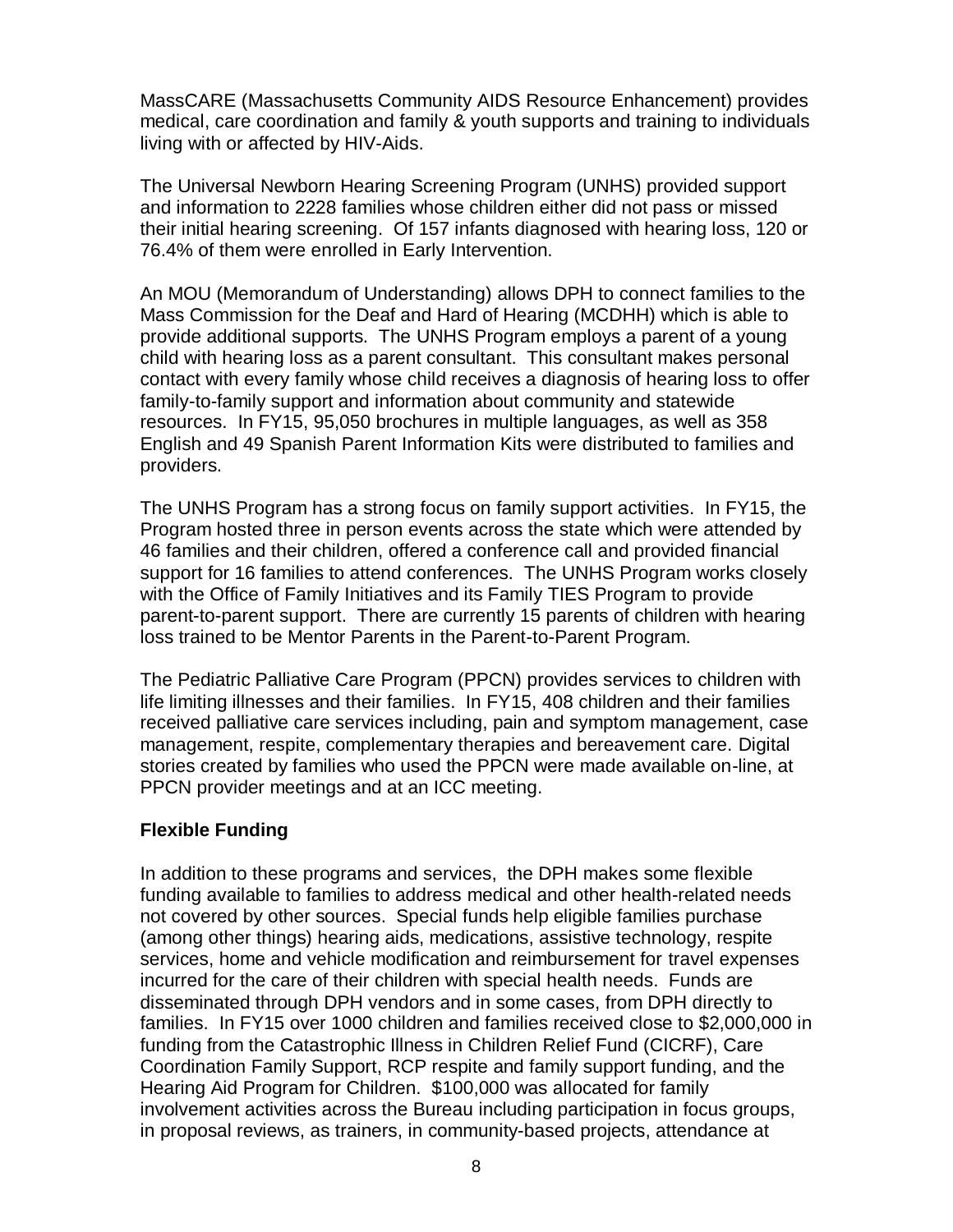conferences and other skill building opportunities, and as participants in the Family Leadership Training Institute.

#### *New Initiatives:*

- Using data extracted from the National Center for Special Education Accountability and Monitoring Family Survey (NCSEAM) by DPH epidemiologists and an intern from the Harvard School of Public Health, DPH will engage stakeholders in identifying and implementing strategies to increase family participation in Survey returns.
- Extensive resources concerning health care and health related transition for youth with special health needs, their families and providers will be completed, approved and made available on the DPH website and disseminated to the public.

# *Accessing Services and Supports*

## *Current and On-going Activities:*

The Department utilizes a number of strategies to educate families/consumers about availability of and access to services. Some of these include public service announcements, Early Intervention Child Find, dissemination of Medical Home fact sheets for families and providers, program specific newsletters such as EIPLP's *Parent Perspective* and the MassCARE newsletter. All staff present regularly at conferences and to community groups. The Universal Newborn Hearing Screening Program (423 likes), CYSHN Program (374 likes) and the EIPLP (367 likes) have active Facebook pages which post articles, ideas and links to local, statewide and national sites with interesting and helpful resources for families whose children have special health needs. CICRF, Community Support Line, Family TIES, Care Coordination and Pediatric Palliative Care staff outreach to hospitals, schools and community settings where individuals with disabilities and their families receive services. These programs work together regionally to ensure that family needs are met. The DPH Public Benefits Specialist provides training to families and providers across the state and offers technical assistance through a toll free number and at in-person trainings. In FY15, 95 parents received personalized TA and training from this Specialist. Community Support Line, Family TIES and EIPLP all maintain toll free numbers. Family TIES and EIPLP also host web-sites and list serves. Family TIES distributes over 2000 Resource Directories and 8000 project brochures in English, Spanish and Portuguese annually. Six editions, three hard copy and three electronic of the **Parent** *Perspective* have been distributed to over 11,000 families and professionals. These materials are available for down-load on Project websites.

DCYSHN program information, including the Family Support Plan is available online at [www.mass.gov/dph/specialhealthneeds](http://www.mass.gov/dph/specialhealthneeds) CYSHN Program brochures and magnets are widely disseminated and available in English, Portuguese and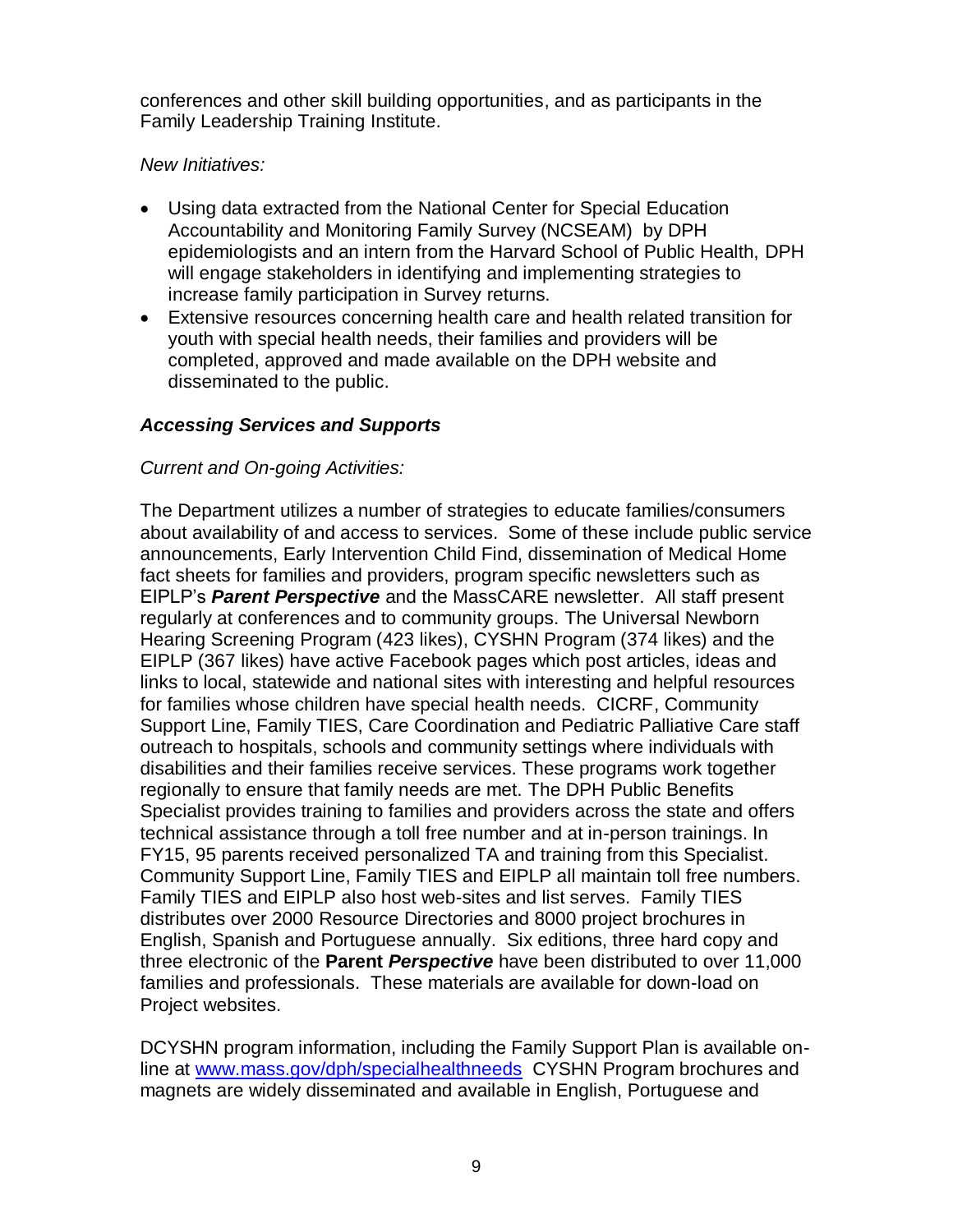Spanish. There is interactive capability on the DPH website and on BFHN project sites for families to offer feedback and suggestions.

## *New Initiatives:*

- Expand access to electronic resources through DPH and project web sites, publicizing Facebook pages and Twitter accounts.
- Pilot a texting program to EI Parent contacts
- Develop 2-3 "PSAs" as a recruitment tool for the Family Leadership Training Institute.
- Develop topic-specific digital stories and videos as awareness raising and outreach tools.
- Develop materials to raise awareness of the Individual Health Care Plan (IHCP) for children with special health needs.

# **Culturally Competent Outreach & Support**

## *Current and On-going Initiatives:*

Collaboration with the Office of Health Equity is on-going within the DCYSHN. OHE provides resources and technical advice on the application of the national CLAS (Culturally & Linguistically Appropriate Services) standards to ensure that programs are able to integrate and use the standards effectively (http://www.mass.gov/eohhs/docs/dph/health-equity/clas-intro.pdf). Materials about all programs for individuals with special health needs and their families are available in a variety of languages, including but not limited to: Spanish, Portuguese, Haitian Creole, Russian, Cambodian and Vietnamese. All programs have staff with multiple language capability and have access to interpreters, including those fluent in American Sign Language. DPH hires and/or contracts with individuals who are bilingual, bicultural and familiar with the culture and customs of families who utilize our programs. Outreach initiatives, designed to build relationships and reduce health disparities take place with communitybased organizations where ethnically, linguistically and culturally diverse individuals and families receive services and are comfortable. These include community health centers, WIC offices and family organizations. The Family TIES Project contracts with native Spanish and Portuguese speakers to respond to requests for information and referral, and Parent-to-Parent matches. As part of a major focus on outreach to underserved groups, Family TIES staff works with a number of community based organizations, including the Somali Development Centers in Holyoke and Boston, SCAN 360 serving the Hispanic population in Springfield, the Vietnamese Community Centers in Boston and Worcester, MAPS serving Portuguese speaking families and the Haitian Community Center in Boston, sharing information about community resources and the availability of flexible family supports. In FY15, Family TIES staff began targeted outreach to under-served populations to share information about the Medical Home approach to care.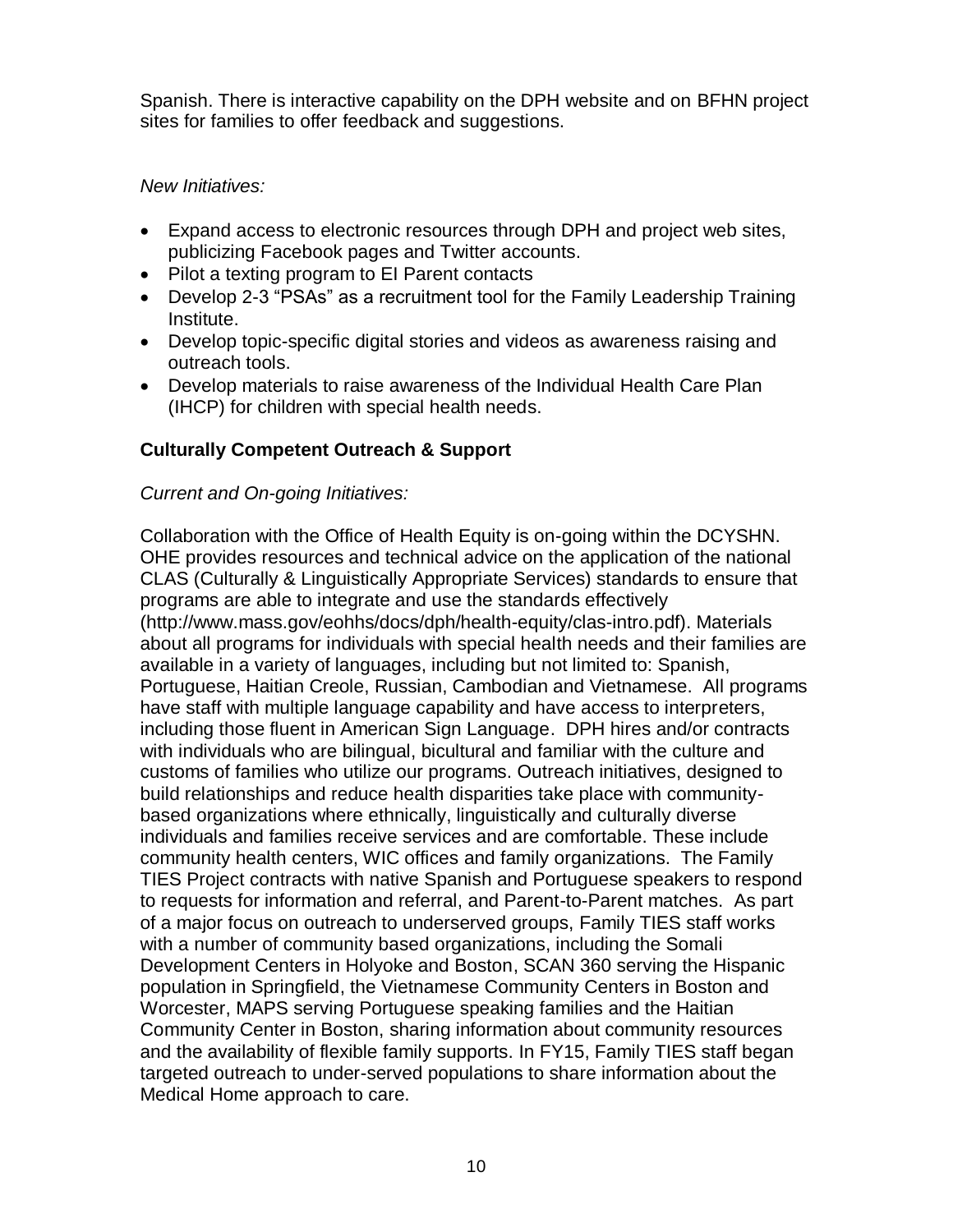The NCSEAM Family Survey was made available in Haitian Creole, Portuguese and Vietnamese in addition to English and Spanish. In calendar year, 2014, close to 4000 Surveys were completed and returned. These included 778 in Spanish and 23 in the new languages available.

The EIPLP hosts families to attend the annual Massachusetts Early Intervention Consortium Conference. The Project has a strong focus on recruiting families from diverse communities.

Specific training about organizing complex and multiple records, emergency preparedness and building community and Parent-to-Parent support are available in Spanish, Portuguese, Chinese and Vietnamese. The EIPLP newsletter parent articles and updates on the EI Family Survey are translated into Spanish in each edition. TTYs are in place in all DPH regional offices. DCYSHN programs continued to utilize telephonic language lines provided by the department.

## *New Initiatives*:

- Work with EI programs to increase distribution of the NCSEAM Family Survey in multiple languages.
- Develop a webinar about Cultural Competence for families.
- Recruit Family Advisors from diverse cultures by creating a climate and expectations that respect cultural norms.
- Develop an "each one, bring one" program as a family to family approach to growing a diverse group of advisors.

# **Interagency Collaboration**

# *Current and On Going Activities:*

- Implementation of a pilot project with EOE, DESE and the Federation for Children with Special Needs to assign SSAID numbers with parental consent at seven EI programs for data sharing to track and evaluate educational and developmental outcomes for children in Early Intervention and the public schools.
- Development of federally mandated State Systemic Improvement Plan (SSIP) for Early Intervention services.
- Completion of year one of a an MCHB *State Systems Integration Grant for Enhancing the System of Services for Children with Special Health Care Needs,* resulting in the formation of a 16 member Steering Committee with representation from multiple agencies and organizations including EOHHS, Mass Health, the Family-to-Family Health & Information Center at the Federation for Children with Special Needs, Mass Chapter of the AAP, League of Community Health Centers, Commonwealth Medicine at U Mass Medical Center and others.
- Receipt of an MCHB Workforce Development Grant that brings together stakeholders from multiple agencies to support pediatric primary care